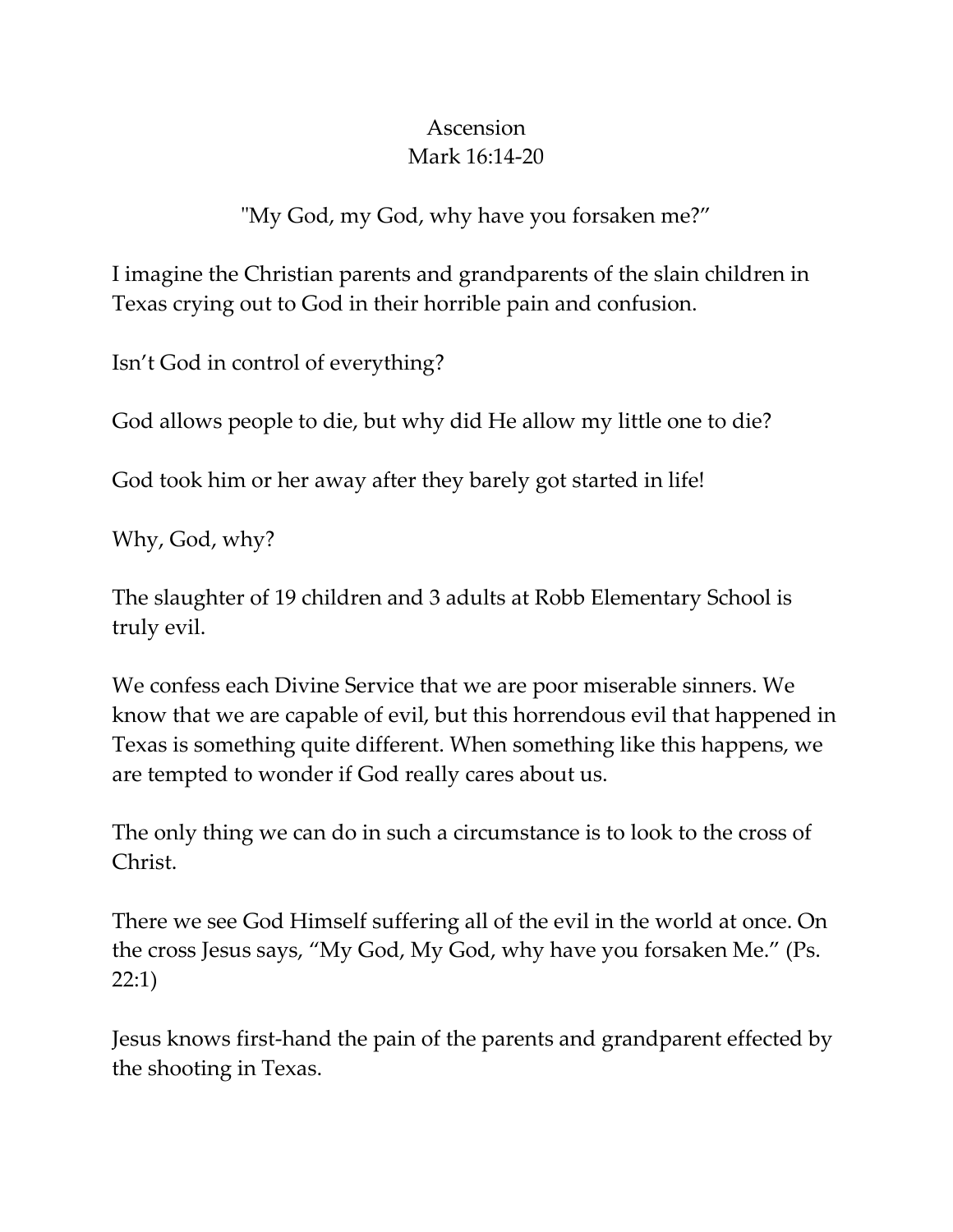Instead of obliterating all the pain in the world by obliterating the cause of pain, men, He joins us in our pain so that we might find relief from that pain.

The only relief from your pain is Jesus on the cross. There you see your Lord and Savior suffering and bleeding for you. And for everyone, including those suffering in Texas. Jesus is the only one who can ease suffering.

We'll probably never know why that young man took guns and killed so many people. But even if we knew, it wouldn't ease the parent's suffering. Or anyone else's suffering. Only knowing Jesus will ease suffering.

Knowing that Jesus died for the sins of the entire world.

Knowing that Jesus is in control. Even if it doesn't seem like it.

Today, we remember the ascension of Jesus to the right hand of the Father.

Jesus ascended into heaven to return from where He came from, but with a human body. He returned so that He could continue His ruling work where He's everywhere and in control of all things. And He ruled so that sinners might find the peace of the cross through preaching and baptism and absolution and the Lord's supper.

Jesus does the same thing here at the end of Mark that He did at the end of Matthew. He established the church even though He said it slightly differently.

In Matthew, Jesus says: "Go therefore and make disciples of all nations, baptizing them in the name of the Father and of the Son and of the Holy Spirit, teaching them to observe all that I have commanded you." (28:19-20)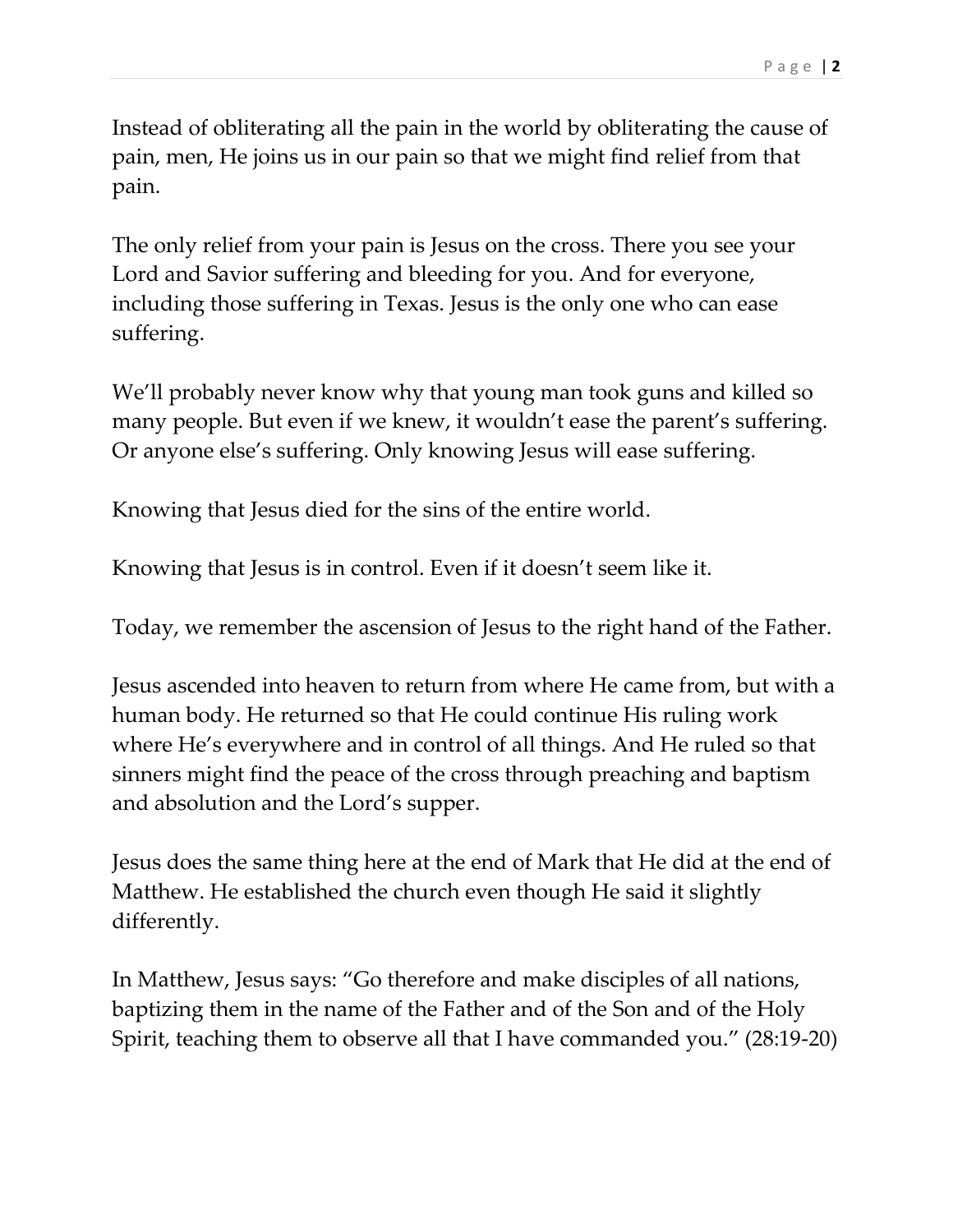So, we see that Jesus establishes His church through His Word and Holy Baptism. We never separate baptism and teaching. The two go hand in hand.

In Mark, Jesus says it this way: "Go into all the world and proclaim the gospel to the whole creation. Whoever believes and is baptized will be saved, but whoever does not believe will be condemned." (16:15-16)

Proclaiming the Gospel is the same thing as teaching them to observe all I have commanded you. It's a good reminder here that when Jesus says "to observe" in Matthew, it's the Greek word, τηρέω, which means primarily to treasure Jesus' Word by having it in your heart, mind, and lips. Of course, we strive to keep it, but we do not allow ourselves to be deceived that we can keep it perfectly before our Father in heaven. In early church times, you would "keep" the Word of God by hearing it proclaimed. So, Jesus really is saying the same thing with "proclaim" and "teach to observe."

Mark also makes it clear that we never separate either baptism from faith or God's Word from faith. They all go hand in hand. When God's Word, Baptism, and faith are all present, you have a child of God. When one of those is missing, you do not have a child of God but an unbeliever. Of course, there are those rare situations where one is not able to get baptized like we suppose of the brigand on the cross next to Jesus, but that doesn't prevent someone from being saved.

God's Word, Baptism, and faith deliver to you the peace with God that Jesus won on the cross. This is one of the great clarifications that came out of the Reformation. God works through means. Jesus mandated preaching, baptism, absolution, and the Lord's Supper so that His work on the cross about 2,000 years ago is delivered to you today. These means that God established are so comforting for us because God attaches His promises to them.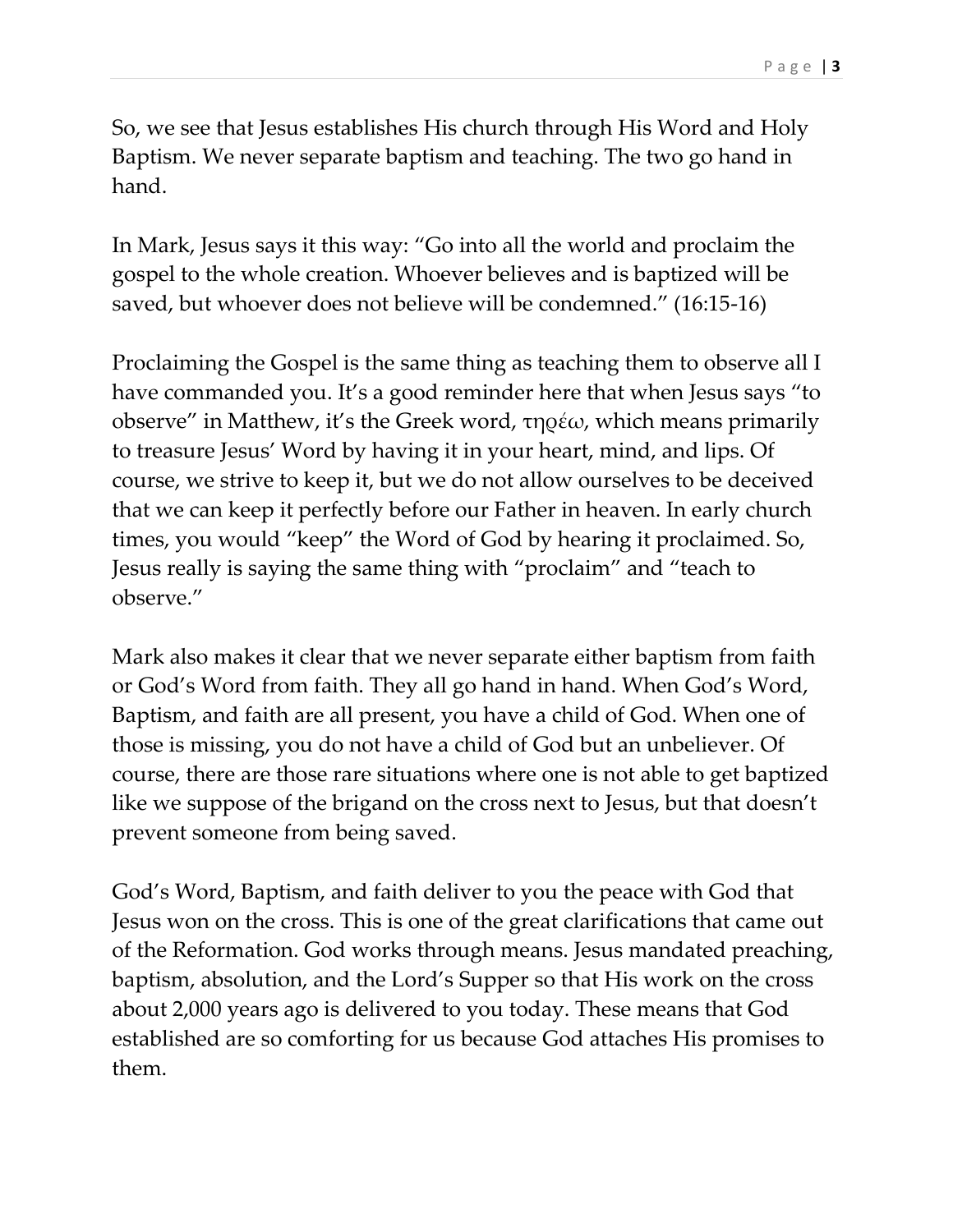One error is to deny the means of Grace. Many Christians do this by denying God's presence and work in the Sacraments, especially the Lord's Supper. Big box churches are a plague in our country. Actually, they could technically be called a pandemic since they are worldwide. Big box churches don't put much faith in preaching Christ and Him crucified which is what Paul continually did. So, their so-called preaching is more akin to a Ted talk than an actual sermon filled with Christ and grace. Big box churches don't trust the Words of Institution, so you rarely ever see the Lord's Supper. And when you do, they usually depart from how Jesus told us to do it.

The opposite error is to separate faith and the Sacraments like the Roman Catholic church does. They are guilty today, just as they were in Luther's time, of doing the Sacraments by rote. The technical term is *ex opere operato* which means that the doing of the Sacraments apart from faith is efficacious. This is especially evident in their attendance and requirements for the Lord's Supper. They have many more Christmas and Easter Christians than we do, although, to be fair, we have some as well. Their requirements for the Lord's Supper are different than ours as well. The Roman Catholics insist you must go to the Lord's Supper once a year and you must go to confession, absolution, and penance before you can have the Lord's Supper. They turn Gospel into Law and do a lot of damage. You know that your worthiness for the Lord's Supper is faith.

We don't separate baptism and teaching. And we don't separate faith from either baptism or teaching. And we don't separate faith from the Holy Absolution or the Lord's Supper. You really are saved by faith alone but that doesn't mean God doesn't use means. What's really amazing is that faith itself is a gift.

Peter preached a wonderful sermon on Pentecost. The Jews were cut to the heart and asked what they must do for salvation. You know what Peter says: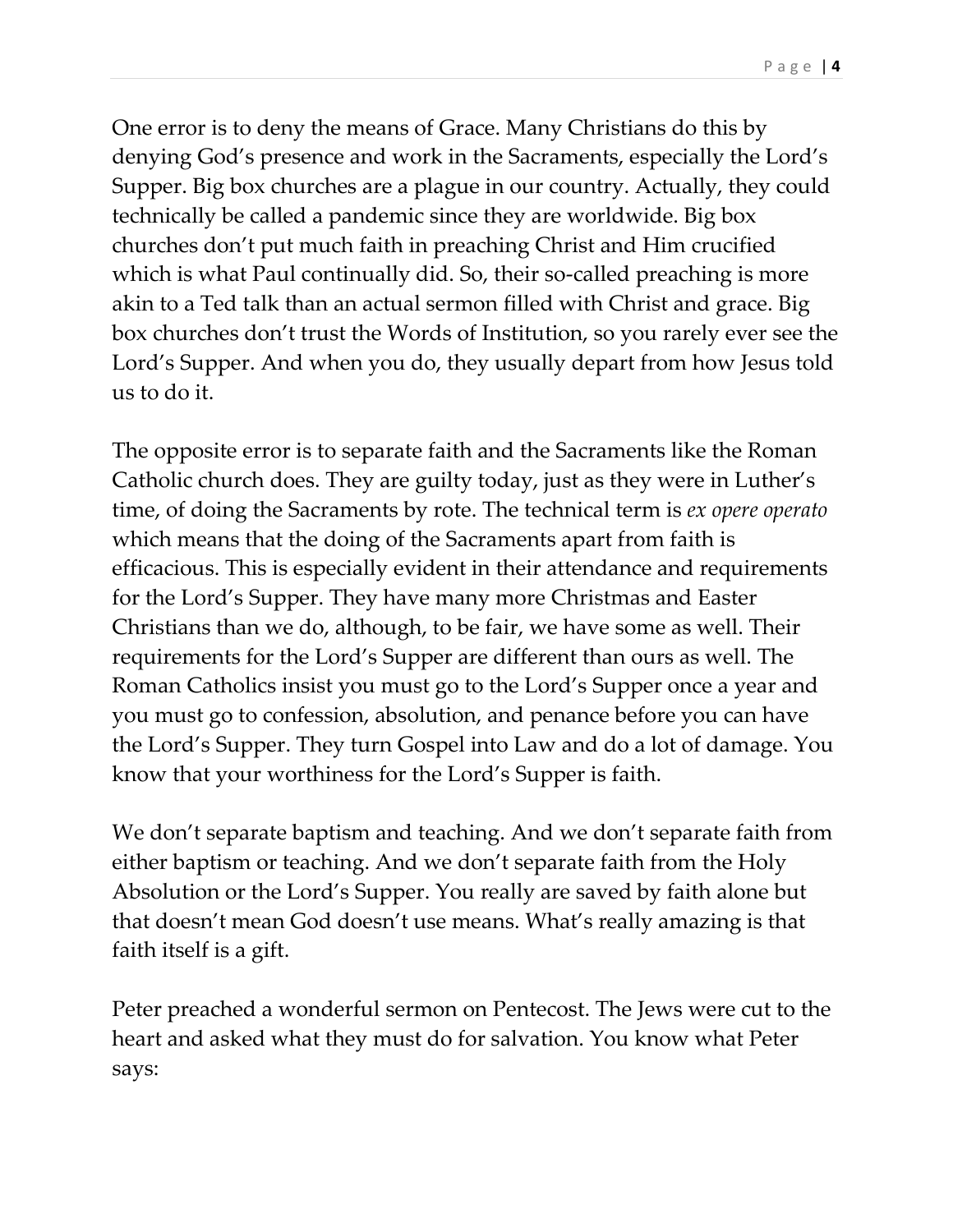"Repent and be baptized every one of you in the name of Jesus Christ for the forgiveness of sins, and you will receive the gift of the Holy Spirit. For the promise is for you and for your children and for all who are far off, everyone whom the Lord our God calls to Himself." (Acts 2:39)

You hear that the Holy Spirit, who works faith in you, is a gift! You hear that it is for all people from infants to the elderly. You hear that it is the Lord our God who calls you to Himself. How can we not respond with praise and thanksgiving to such wonderful gifts, no matter what sorrow or tribulation we are going through.

You are a child of God through faith and His gifts of grace. God promises you that "all things work together for good, for those who are called." (Romans 8:28) And you know that this doesn't mean you won't face hardship or sorrow or tragedy. God promises that if you bear His name, you will suffer persecution. God doesn't remove you from this valley of the shadow of death but sustains you in the midst of it. And He makes another wonderful promise in Revelation:

"[Jesus] will wipe away every tear from [your] eyes, and death shall be no more, neither shall there be mourning, nor crying, nor pain anymore, for the former things have passed away." (21:4)

We are in the midst of the former things now where evil is allowed to have its day. Sin, death, and the devil were defeated on the cross, but they rage for a little while. Evil had its way in Texas. But evil isn't the last word. Jesus is. And Jesus is our confidence. Let me leave you with the words of the wonderful hymn, "Jesus Lives! The Vict'ry's Won!" It's hymn 490.

Jesus lives! The vict'ry's won! Death no longer can appall me; Jesus lives! Death's reign is done! From the grave will Christ recall me. Brighter scenes will then commence; This shall be my confidence.